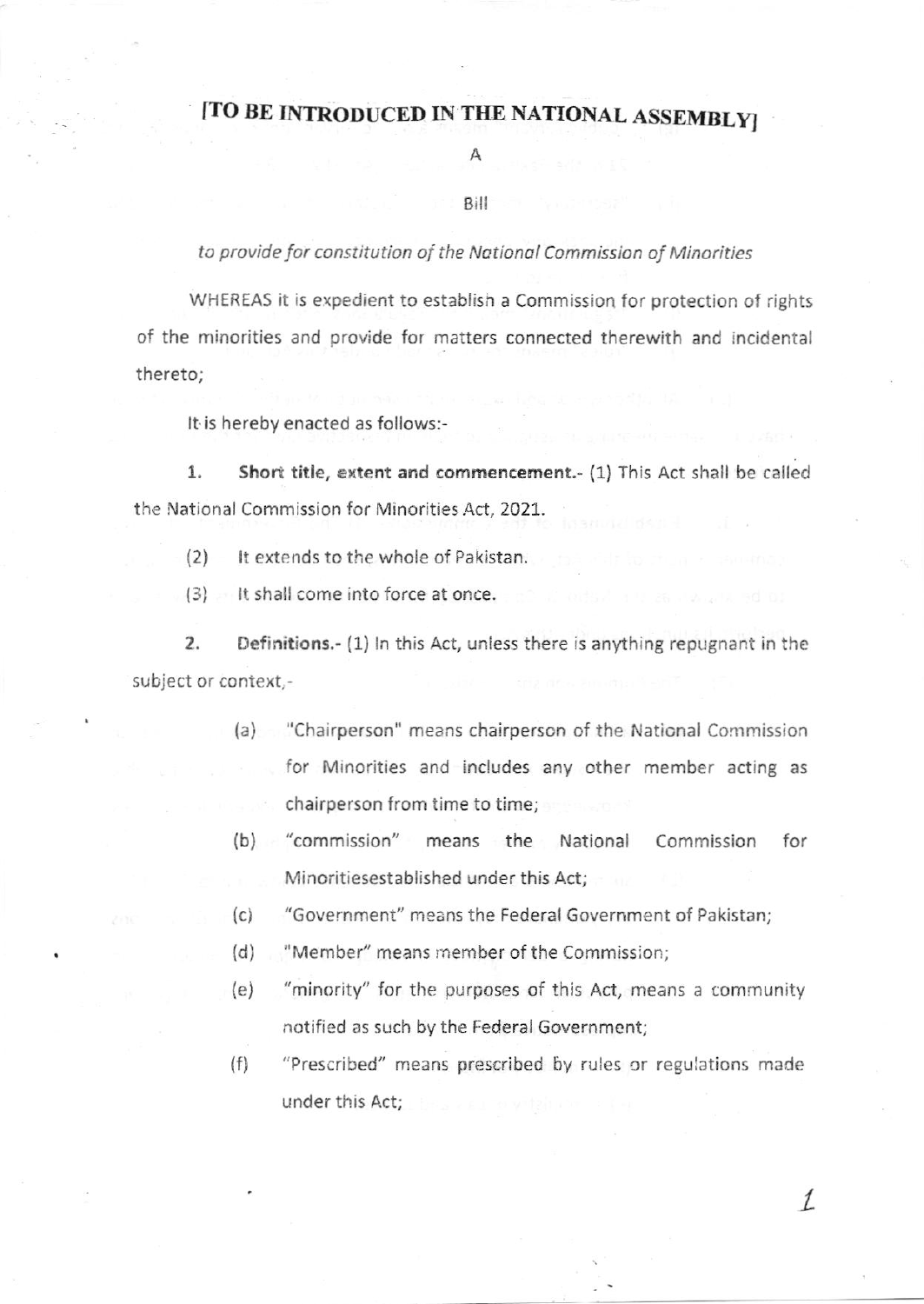- (g) "public servant" means a public servant defined under section 21 of the Pakistan Penal Code (Act XLV of 1860)
- (h) "secretary" means the Secretary of the Commission and includes any person performing the duties of the secretary from time to time.
- {i) "regulations" means the regulations made under this Act; and
- (i) "rules" means the rules made under this Act; and

l2l All other words and expressions used but not defined in this Act shall have the same meaning as assigned to them in respective laws for the time being in force.

3. Establishment of the commission.- (1) The Government, after the commencement of this Act, within three months, shall constitute a Commission to be known as the National Commission for Minorities exercise its powers and perform its functions under this Act.

- (2) The commission shall consist of-
	- (a) <sup>a</sup>Chairperson, who has been, or is qualified to be a judge of the Supreme Court or a person having demonstrable knowledge with fifteenyears' practical experience in law especially matters relating to minorities rights;
	- (b) six members are official members,not below the rank of BPS-20, nominated by the Government from amongst persons having a demonstrate knowledge of rights of minorities in particular and human rights in general and, which are representative from-
		- (i) ministry of lnterior;
		- (ii) ministry of Law and Justice;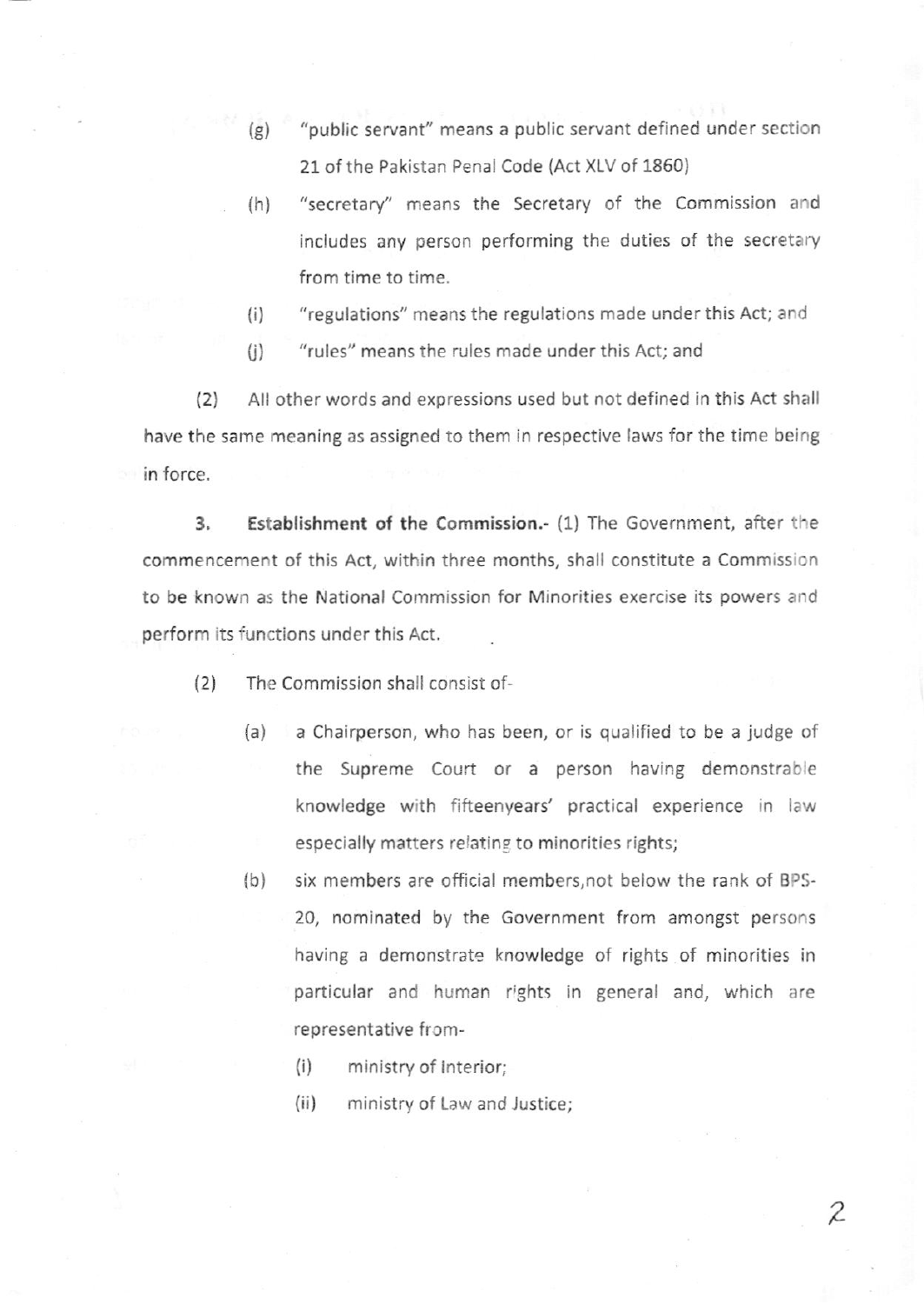- (iii) ministry of Human Rights;
- (iv) ministry of Federal Education and Professional Training Division;
- (v) ministry of Religious Affairs and lnterfaith Harmony; and
- (vi) Chairman, National Commission on Human Rights; and
- (c) twelve members are non-official members including the Chairperson may be from amongst the minority communities:

. Provided that out of total membership of the Commission, at least ten percent of the Commission shall be women members, one youth, one lawyer and two activists from civil society. The Commission should compose of all ethnic and religious groups from minority communities.

(4) The Commission shall be a body corporate having perpetual succession and a common seal with powers subject to the provisions of this Act to hold and dispose of property by the said name, sue and be sued.

(5) Ministry of Religious Affairs and lnterfaith Harmony shall be the Secretariat of the Commission.

4. Appointment of chairperson and members.- (1) The Chairperson and members, other than ex-officio members, shall be appointed by the Government on such salary, allowances, privileges and other terms and conditions as may be prescribed,

(21 The salary, allowances, privileges and other terms and conditions of the Chairperson or any member of the Commission, as the case may be, shall not be varied to their disadvantage of previous service after their appointment in the Commission.

a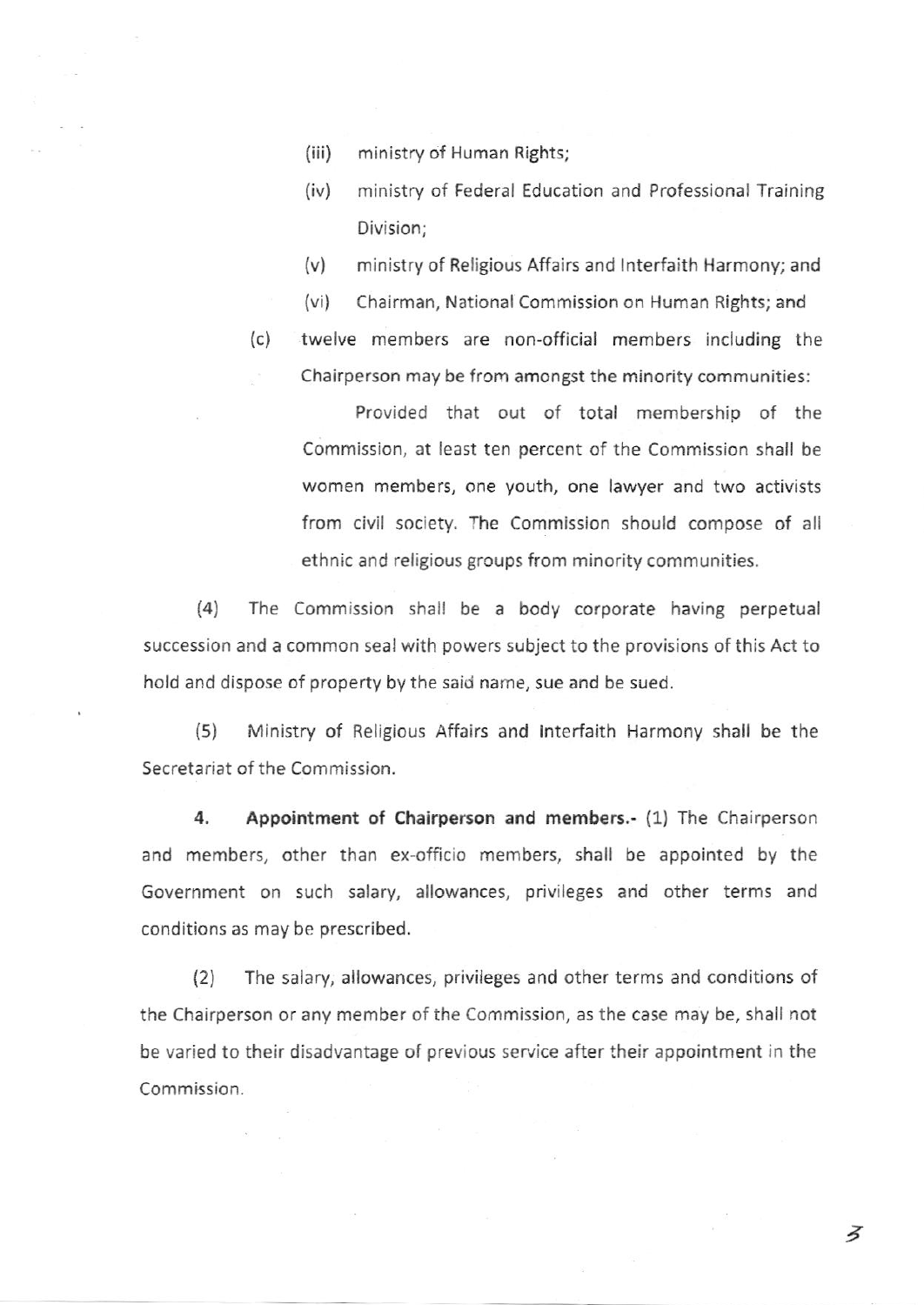5. Term of office of chairperson and members.- (1) The Chairperson andmembers other than ex-officio members, shall hold office for a term of three years, extendable for a further term of three years:

Provided that the Chairperson or a member, other than ex-officio member, shall not hold office for more than two terms.

(2) The Chairperson or an official member may, at any time by writing under his hand addressed to the Government, resign from his office.

6. Disqualification.- A person shall be disqualified for becoming or being the Chairperson or a member of the Commission, if such person-

- (a) is an un-discharged insolvent of has been declared a bankrupt; or
- (b) is of unsound mind or has physical infirmity to discharge his functions under this Act; or
- (c) has been dismissed from public service of Pakistan on grounds of inefficiency, misconduct, fraud or corruption; or
- (d) has been convicted of an offence of moral turpitude.

7. Removal from office.- (1) Subject to the provisions of sub-section (2), the Chairperson or a member may be removed from office on-

- (a) the grounds of misconduct;
- $(b)$  any condition under section 6; or
- (c) <sup>a</sup>resolution passed for such removal by fifty percent of the total members of the Commission.
- (2) No person shall be removed under sub-section (1) until-
	- (a) the reasons in writing for the removal have been communicated to the person concerned by the Government;

 $\iota_1$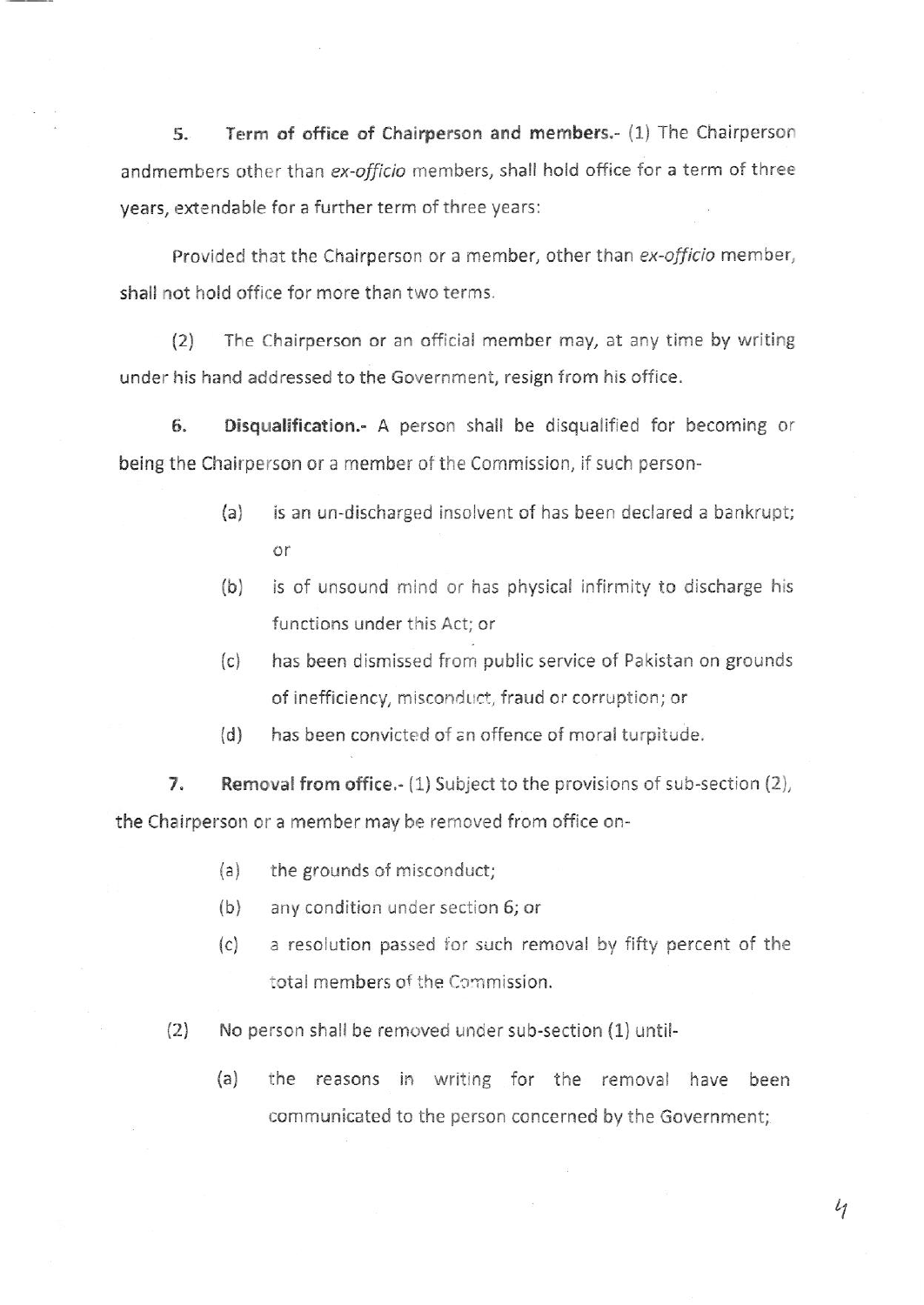- (b) he has been given an opportunity of submitting, against the communication under clause (a), a reply in writing within seven days of receipt of the communication from the Government; and
- (c) such person has been given an opportunity of being heard in person after submission of reply under clause (b).

8. Vacancy in office of the Chairperson or member.- If a vacancy occurs in the office of the Chairperson or of any member, whether by reason of death or resignation or removal under section 7, such vacancy shall be filled within a period of sixty days by making a fresh appointment in accordance with the provisions of this Act and the perscn so appointed shall hold office for the residual of the term of office of the Chairperson or member of whom the vacancy has arisen.

9. Acting Chairperson,-Where at any time the Chairperson is unable to perform his functions due to any reason, the Government may appoint acting Chairperson for performance of functions under this Act till the vacancy is filled on regular basis under this Act:

Provided that period of acting appointment shall not exceed four months.

10. Procedure for transaction of business.- (1) The Commission shall meet regularly at such time as the Chairperson thinks fit, but at least once in every quarter.

 $\vert$  2) All decisions at a meeting shall be taken by majority:

Provided that in the case of equality of votes, the Chairperson or in his absence the person presiding shall have and can exercise a second or casting vote.

 $\mathcal{L}$